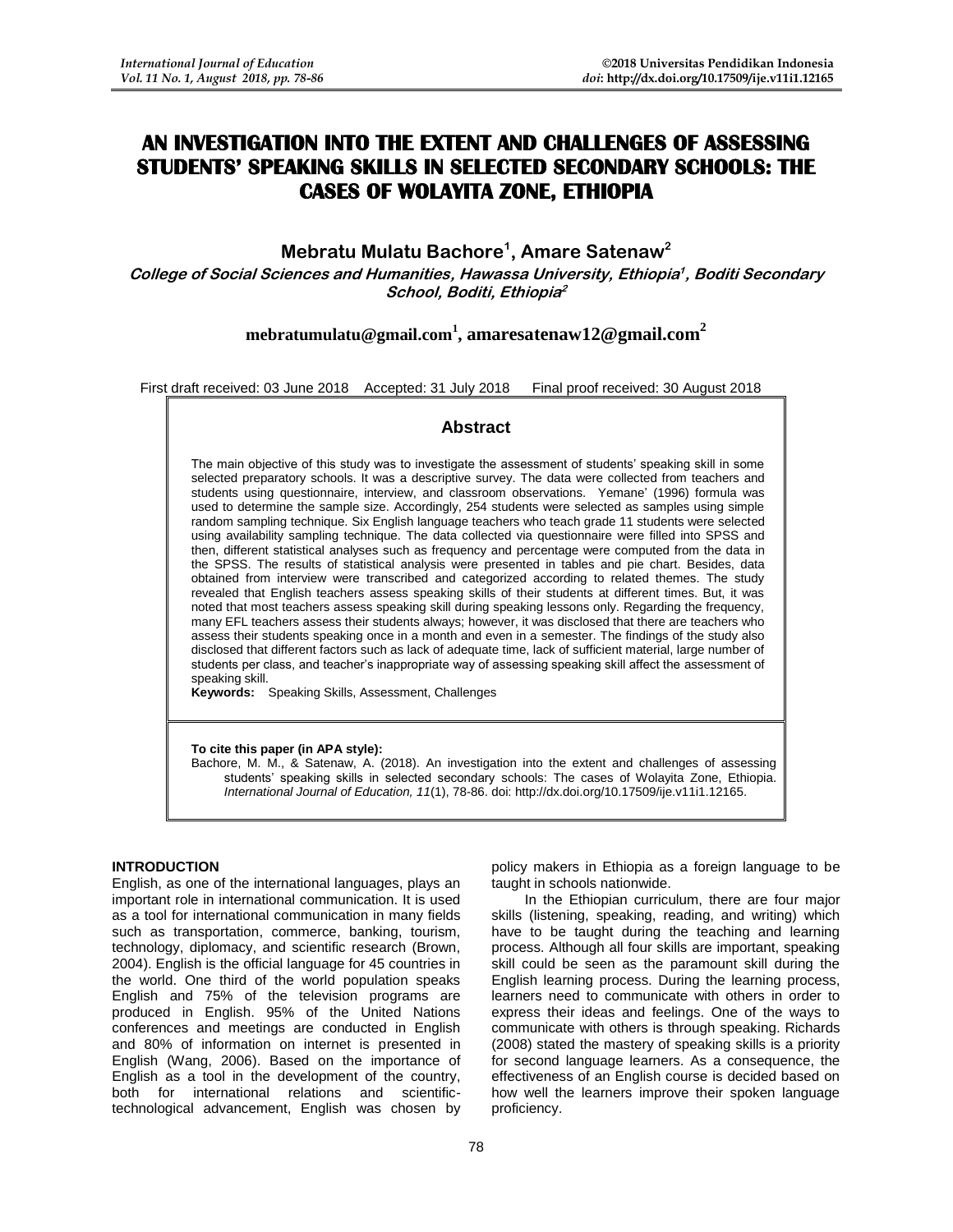Assessment is an activity that engages both students and teachers in judgment about the quality of students' achievement or performance and inferences about the learning that has taken place (Sadler, 2005). Second language assessment is done either to measure a participant's actual level of competence or proficiency or to assess language development over a period of time (Bruton, 2009). There are few opportunities to evaluate students' speaking skills, because speaking assessment is not administered in any formal exam.

The curriculum and formal examinations focus heavily on grammar, but the speaking skill assessment is left entirely to the discretion of teachers. Hence, with the curriculum focus on this, in practice, English education in secondary schools puts a greater emphasis on English grammar, rather than speaking proficiency. Teacher-based classroom assessment as well as curriculum emphasizes enhancing oral communication skills. However, classroom assessment is not widely practiced in many Ethiopian secondary schools, even though for many students in Ethiopia, classroom assessment is the only opportunity to have their speaking skills assessed. Assessment of speaking skills indeed often lags far behind the importance given to teaching those skills in the curriculum (Knight, 1992). Teaching methodology goes hand in hand with the curriculum impact. Teachers simply spend too much time lecturing while students take notes and seldom participate in class (Tirualem, 2003).

In other words, even if the rationale for classroom assessment is to provide both students and teachers with information about their current level of speaking skills and how to improve their speaking skills on the basis of their real language performance, teachers are under pressure from the policy to reflect the result of classroom assessment as a certain portion or percentage of the students' final grades. So, the basic features of classroom speaking assessment present in the situation where it is expected to achieve both pedagogic usefulness and meet the desired measurement purpose.

The success of speaking is measured by the ability of students to carry out conversation in an interactive process of constructing meaning that involves producing, receiving and processing information. Likewise, Brown (2004) believed that language proficiency is ensured when learners get the opportunity to work with the target language in different contexts. Also, the study explores whether the current practice of classroom assessment in selected Wolaita Zone preparatory schools can be effective in terms of assessing speaking skill. Thus, investigating on the assessment of students' speaking skill is the main concern of this study.

As it can be understood from the foregoing discussion**,** the teaching of speaking skill and its assessment are very interrelated. The information obtained from the assessment of speaking skill can be used by teachers to improve their teaching of speaking skill. Besides, students can use the results of speaking assessments to improve their speaking ability. That is,

the assessment of speaking skill can enhance students' speaking skill by showing areas and components to be improved by the students. Accordingly, assessment plays a pivotal role in the teaching and learning of speaking skill. That is why scholars argue that the teaching and assessment of speaking are seen as two sides of the same coin.

Despite this fact, speaking skill has not been properly and adequately assessed by English language teachers. From the experiences of teaching English at secondary and preparatory schools for the last eight years, the researchers have observed that teachers do not give due attention to the assessment of students' speaking skill. Such practice hinders students from getting important and necessary feedback and comments from their teachers. In other words, students do not get the needed feedback and comments from their English language teachers that may enable them to improve or enhance their speaking skill.

Besides, the extent to which English language teachers assess the speaking skill of their students is not clearly known. The assessment techniques used by English language teachers to assess the speaking skill of their students and the components of students' speaking skill assessed by English language teachers are not studied at the selected school. In addition, English language teachers usually encounter different challenges while assessing the speaking skill of their students. These problems have initiated the researcher to conduct a study on the present study. Accordingly, it is imperative to describe the practices and challenges of assessing the speaking skill of the students.

The other important rationale for the present study is that the research gap is observed in the area. That is, the review of local studies revealed that limited local studies were undertaken in relation to the present study. For instance*,* Fasil (1992) studied how oral skills are taught. Tsegaye (1995) conducted research on speaking strategies employed by college students respectively. Jenenew (2006) studied how oral skills are taught and also made a survey on teachers' and students' respective roles for implementation in EFL speaking classrooms. Tesfaye (2007) researched communication strategies utilized by Omo TTI teachers in oral production of English. Taye (2008) made a comparative study of televised and non-televised speaking skills teaching techniques.

However, the above studies do not examine the extent to which (Frequency) English language teachers assess the speaking skill of their students. The assessment techniques used by English language teachers to assess the speaking skill of their students have not been studied, so far as the researchers' knowledge is concerned. Furthermore, the challenges encountered by English language teachers while assessing the speaking skill of their students are not addressed by the aforementioned local studies.

Thus, specifically the objectives of the study are to examine the extent to which English language teachers assess the speaking skill of their students, and reveal the challenges encountered by English language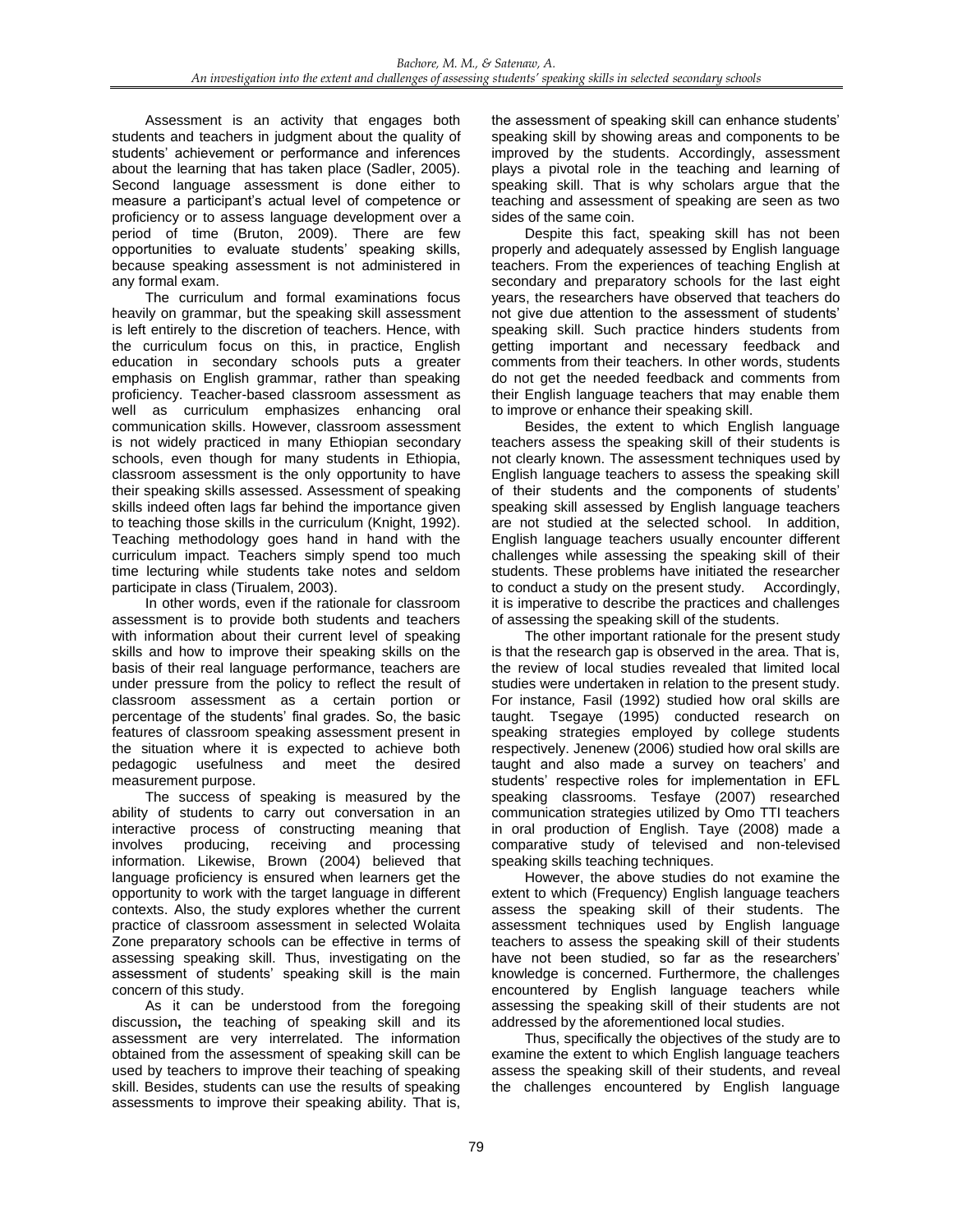teachers while assessing the speaking skill of their students.

#### **METHODOLOGY**

The study employed a descriptive research design. According to Best and Kahn (2003) descriptive research design enables the researcher to examine the present situation and identify some of the major problems in the area of the study. In line with this, descriptive design was used to describe the extent to which (Frequency) English language teachers' assess the speaking skill of their students. In addition, research designs are usually structured and specifically designed to measure the characteristics illustrated in a research question. It is also used to portray an accurate event and situations (Hair, et.al 2003). Accordingly, descriptive research design is used to clearly identify and describe the assessment techniques used by English language teachers to assess the speaking skill of their students. Besides, it is used describe the component of students' speaking skill assessed by English language teachers. Furthermore, descriptive research design was used to point out the challenges encountered by English language teachers while assessing the speaking skill of their students.

#### *Participants of the Study*

This study was intended to investigate the assessment of students' speaking skill in some selected preparatory schools. Thus, English language teachers and students were selected as the major participants of this study. This is because it was believed that they can provide necessary data for the study. As stated above, the study was conducted in three schools (Shanto, Boditti, and Gacheno). In these three schools, there were 6 English language teachers who were teaching grade 11 students.

The target populations of this study are grade 11 preparatory school students and English language teachers of 2010 academic year. Accordingly, there were 150 students in Shanto Secondary and Preparatory School, 346 students in Boditti Secondary and Preparatory School and 200 students in Gacheno Secondary and Preparatory School. Totally, there were 696 students in the three schools. Only grade 11 students were taken as the participants of the study because it is believed that they can provide the data needed for the study. Samples were selected from the target population using different sampling techniques described in the next subsection

#### *Sample Size and Sampling Techniques*

Based on the information obtained from the record office of the schools, there were 696 students attending their class in 13 sections. Considering each section with an assumption that may have a different learning experience, the researcher selected 254 students by using Yemane'S (1996) formula:  $n = \frac{N}{1 + N}$  $\frac{N}{1+N(e)^2}$  by using simple random sampling technique. Two hundred-fiftyfour students were selected as a sample population for

the study by using simple random sampling technique. Besides, all six of the English language teachers who were selected availably as participants of the study teach grade 11 students.

#### *Data collection*

The data were gathered through questionnaire, interview, and classroom observation. Besides, the tools were pilot tested, in Boditti, in order to check the clarity of questions to the respondents. It was also intended to check the appropriateness and relevance of the instruments to achieve the purposes of this research. Based on the results of the pilot study, necessary changes and modifications were made on the tools of data collection and finally, the tools were used to collect data for the main study.

Questionnaire enables a researcher to collect the data from group of individuals within a short period of time (Kothari, 2004). It was developed based on the basic questions and on the available literature. The questionnaire contains both close-ended and open ended items. It was used to gather data from sampled students, triangulate the data obtained from the interview and classroom observation.

The questionnaire contains 4 subparts. The first sub part is intended to collect the background information of the participants. The second subsection was used to identify the extent to which English language teachers' assess the speaking skill of their students. The third sub section is meant to identify the assessment techniques used by English language teachers to assess the speaking skill of their students. Further, the fourth subpart is used to examine the component of students' speaking skill assessed by English language teachers. The last part collects information about the challenges that affect the assessment of speaking.

The researchers also used interview as a widely used instrument to collect qualitative data that allows the researchers to obtain firsthand information directly from participants (Burns 1999). Besides, **s**emistructured interview was used to obtain firsthand information directly from some participants (Kumar, 2005**).**Semi-structured interview was used; hence the researcher can obtain firsthand information directly from some participants (Kumar, 2005). Therefore, semistructured interview was designed to obtain necessary data from the sampled English language teachers. The interview was used to triangulate the data obtained from the questionnaire and classroom observation. The researchers prepared five major parts pertaining to the objectives of the study. The first sub part is intended to collect the pertinent demographic, about participant teachers of the study. The second part is intended to examine the extent to which English language teachers' assess the speaking skill of their students in their EFL classroom. The third sub section is meant to identify the assessment techniques which used by English language teachers to assess the speaking skill of their students. Further, the fourth subpart is meant to describe the component of students' speaking skill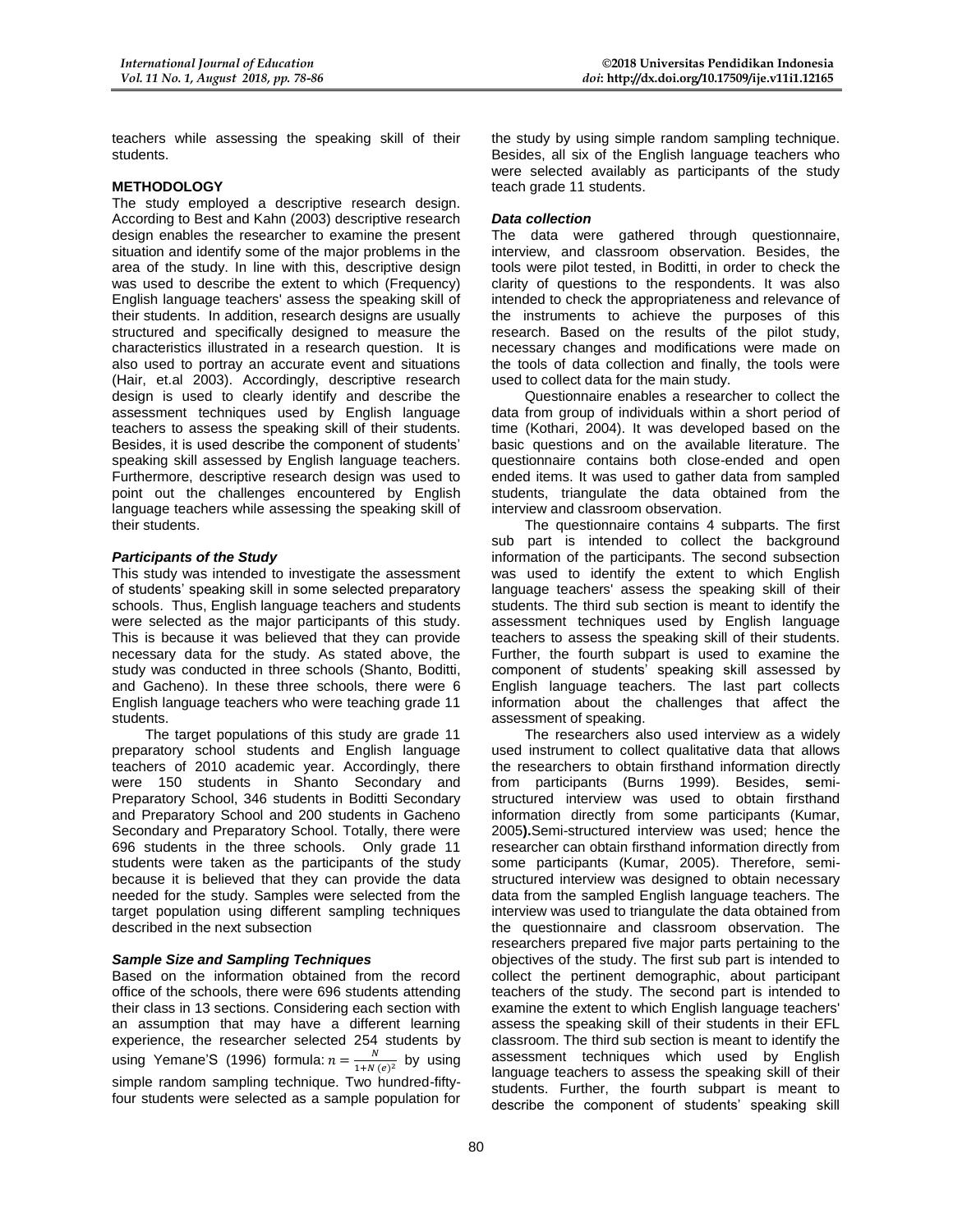assessed by English language teachers. Finally, the interview was used to point out challenges encountered by English language teachers' assessment of students' speaking skill.

The interview items were prepared based on literature review. Thus, six English language teachers were interviewed. The interviews took place face-toface and one interview meeting was used with one teacher only. The interactions were tape-recorded and played back during data analysis. Then, the recorded data were transcribed for analysis.

Finally, classroom observation was carried out to search out what is happening in actual classroom situation (Kumar, 2005). Classroom observation is also a powerful tool for getting insights into situations (Kothari, 2004). In this situation, Merriam (1998) also believed that classroom observation is a kind of data triangulation in order to validate the findings. Classroom observation provides the researcher opportunity to search out what is happening in actual classroom situation (Kumar, 2005). Besides, classroom observation is a powerful tool for getting insights into situations (Kothari, 2004).As the result, in this research, classroom observation used to crosscheck whether teachers and students have positive perceptions in the actual classroom situations.

Data collection from classroom observation took over two month's period beginning with classroom observation of six teachers and their lessons, three times each. The classroom observation was made in order to check whether or not English language teachers assess speaking skills in the actual classroom situation.

The observation was made based on a prepared notebook. The observer's notebook was prepared based on the objectives of the research and in line with literature review. The self-prepared observer's notebook assesses issues comprising the frequency that teachers to assess speaking skill. Besides, data were gathered in the form of note taking to see how English language teachers assess the speaking skills of the students.

To conduct the classroom observation, first the researcher asked permission and knew the schedule of the teachers. Then, the researcher observed the overall situation of the classes. During the classroom observation, the researchers sat in the class and took short notes to record how teachers assess students' speaking skill in the actual classroom situation. Moreover, those teachers teaching in their actual classroom situation were observed to get data on how

English language teachers assess the speaking skill of their students.

### *Methods of Data Analysis*

The data gathered through questionnaire, interview, and classroom observation were analyzed differently using both qualitative and quantitative methods. For example, data obtained from interview were transcribed and transformed into textual data. The transcribed data were read again and again in order to have a full understanding of the themes the objectives of the study. The data that were relevant to achieve the purpose of this study were selected for analysis. The selected data were categorized according to related themes. In the end, the thematic categories were analyzed through description using words and summarized and paraphrased descriptively. Besides, the thematic analysis was supported by directly quoting the responses of the respondents. Then, the interview data was substantiated by questionnaire and classroom observation.

Regarding the data collected via questionnaire, first the questionnaires were checked for consistency and complete. The complete and consistent questionnaires were coded and filled in to SPSS. Then, different statistical analysis such as frequency and percentage was applied to SPSS data. The result of statistical analysis was presented in the table, pie chart and graph forms.

Finally, it was used to validate and substantiate the interview and questionnaire. Concerning the data collected through classroom observation, the raw data gained from classroom observation was tallied. Then, the obtained result was used to reveal the classroom practices of teachers in assessing the speaking skills of the students. The data was also used to validate and substantiate the data obtained via questionnaire and interview. During analysis, results obtained from questionnaires, interview and classroom observation were presented interactively in the way they and can support and validate each other.

## **RESULTS AND DISCUSSIONS**

## **The Extent of Assessing Speaking Skills**

The extent to which teachers assess the speaking skill can determine the amount of feedback students get from the result of speaking assessment. Thus, it is important to know how often teachers assess the speaking skill of their students. The learners' response is demonstrated in the pi chart below.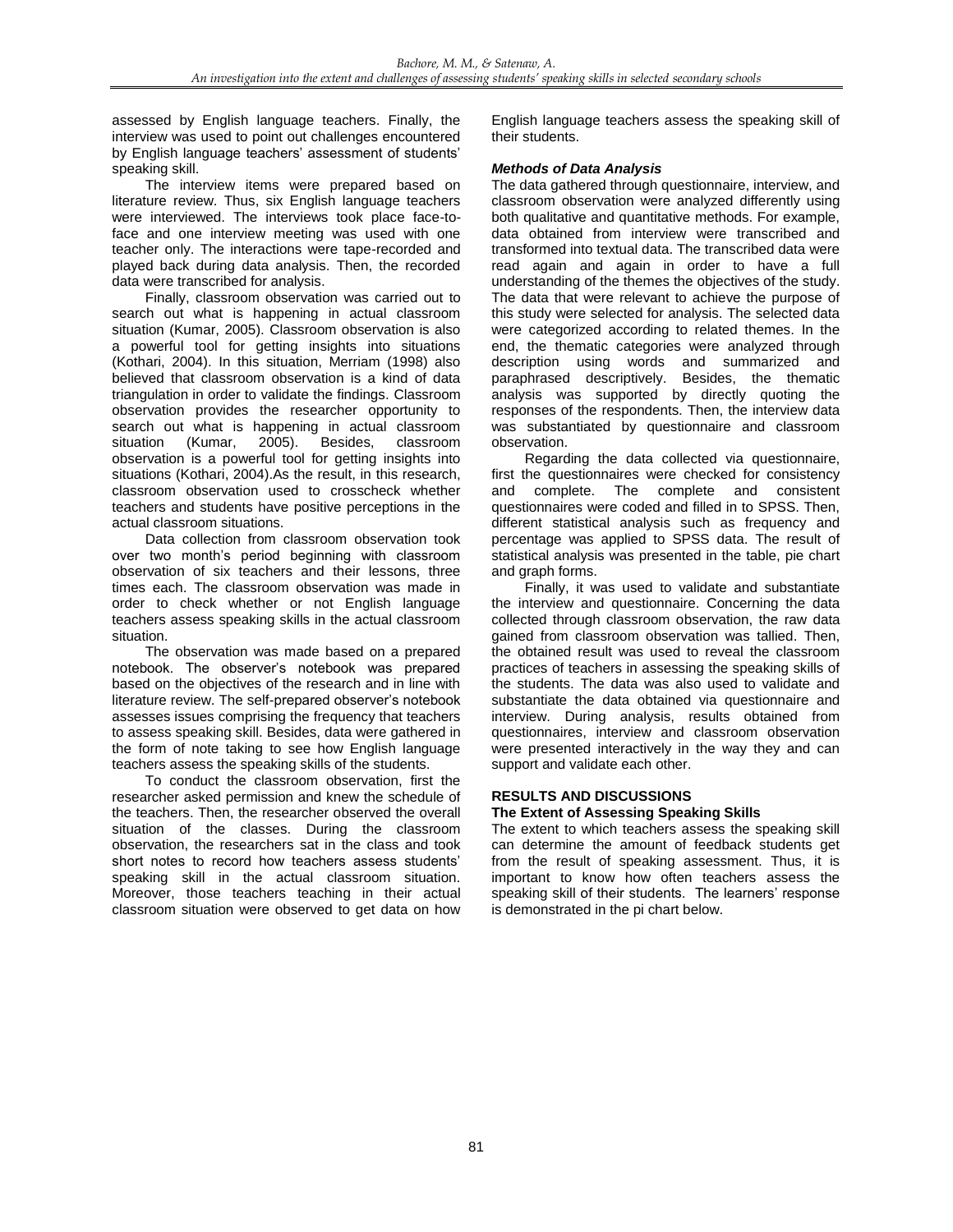

Figure 1. Frequency of Assessing Speaking Skills

Figure 1 reveals that among the study population, 48% of the students reported that their English teachers assess their speaking skill during or after speaking lesson. In addition, 29% of the respondents said that at every three speaking lesson. However, 15% and 8% responded that one per month and once per semester respectively. From this data, it can be concluded that most of the respondents replied that their English teacher always assess their speaking skill. However, considerable number of students reacted that their teachers assess their speaking skills in every three lesson, once per month and even once per semester.

The result of classroom observation reveals that two teachers were observed while assessing students' speaking skill using various kinds of techniques genuinely. From them, one teacher gave home take assignment to practice a certain topic, depending on their interest. The day of observation was presentation day, which students had experienced performing on various issues, at the end of every month, formally. The second teacher assessed his students' speaking skill in the same fashion. In addition to that, he told a story for the students and let them retell the same story in their own language, in front of their classmates. Every fifteen days they have experience in presenting a different technique. However, the rest of the teachers did not practice formal assessment effectively in the actual classroom situation. Rather, they assess their students

informally, by oral questioning and answering. Assessment takes place during or at the end of the class every day.

From the results of questionnaire, interview, and classroom observations, it can be inferred that English teachers assess the speaking skill of their students at different times. But, it should be noted that majority of students and teachers reported that English language teachers assess speaking skill during speaking lessons. This may imply that teaching and assessment are interactively practiced by the teachers in the sampled schools.

The result coincides with Bachman (2010) and Cohen (2001) who disclosed that EFL teachers are continuously assessing the speaking skill during speaking lessons. This will be useful for both teachers and students. In addition, it would enable students to get feedback from their teacher. On the contrary from the literature, the response of teachers reveals that teachers' assessment of speaking skill is not uniformly undertaken by teachers as some teachers don't assess their students' speaking skills regularly.

#### **Classroom Time of Assessing Speaking Skills**

The research also checked the time spent in the classroom to assess students' speaking skills. The results are presented in Figure 2.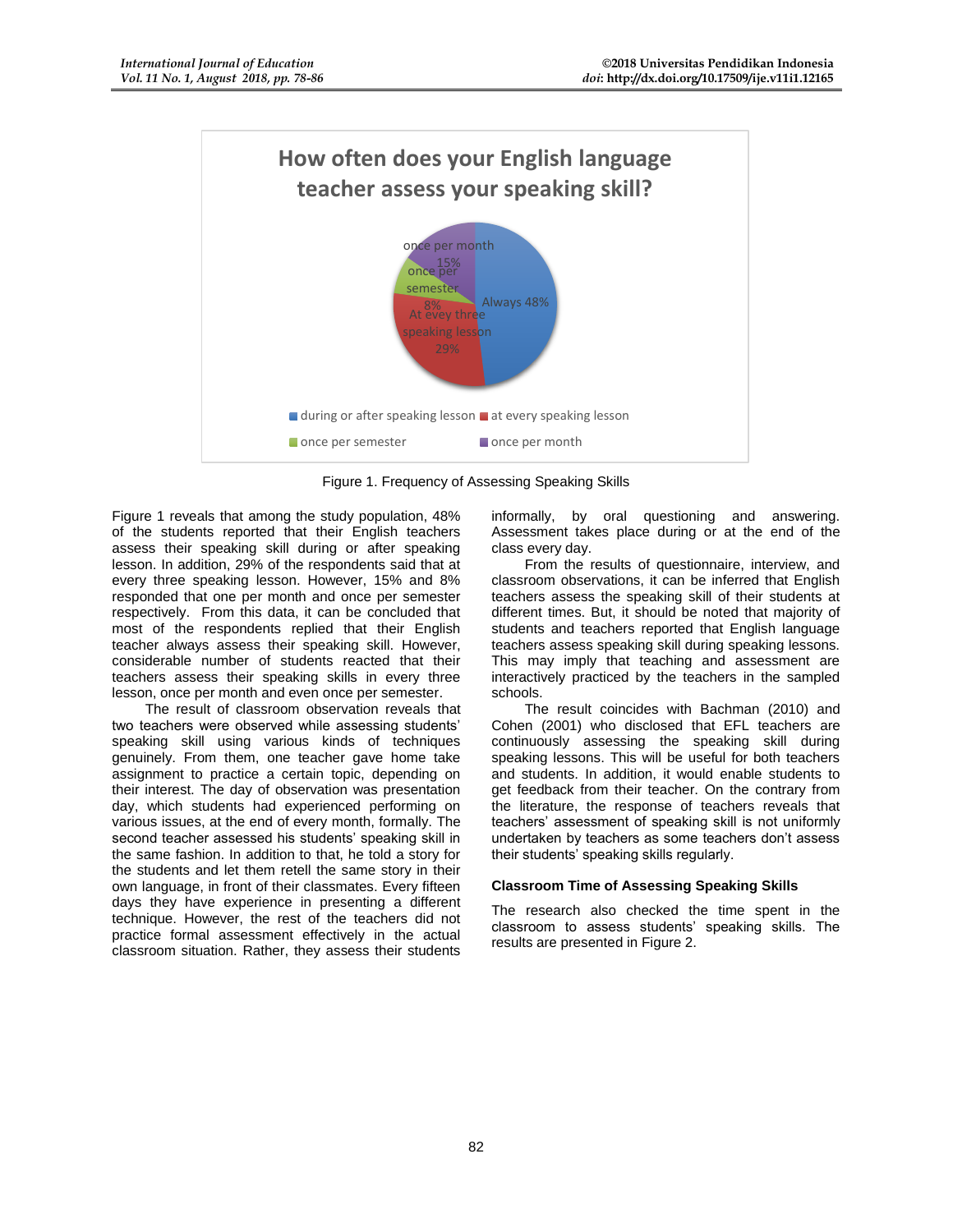

Figure 2: Classroom Time of Assessing Speaking Skills

As depicted in figure 2, 25(9.8%) of students replied that their English language teachers assess their speaking skill after the model activity is presented by the teacher. In addition, 135 (53.1%) of the respondents stated that their teacher assesses their speaking skill during the speaking lesson. However, 39(15.4%) and 38(15%) of the students reported that their teachers assess at the end of speaking lesson and combination of the above options respectively. Hence, it can be concluded that a majority of the respondents said that their teachers assesses their speaking skill during speaking lesson.

Besides, teachers were asked when they assess the speaking skill of their students. They forwarded three different views. One group of teachers (T5, T6 and T2) reported that they assess their students' speaking lesson during the speaking lesson. In regards to this, T2 explained that "*I assess informally during my lessons. Every lesson is unique."* The second view is at the end of the speaking lesson, which was supported by T3 and T1).

Scholars like Harmer (2001), Jenenew (2006) and Luoma (2004), EFL teachers are expected to assess their students speaking skills uniformly during the speaking class. Specifically, speaking assessment should be done after delivering a model conversation or input to students. This helps students to be creative enough to bring the given input to the actual context. However, in the above graph, though each time has got distribution of the respondents, the dominant figure was displayed in "During speaking lesson". This trend should be revisited by EFL teachers in line with the existing scholarly views.

#### **Challenges that Teachers Encounter while Assessing the Speaking Skill of Students**

The next thing investigated is the challenges that teachers face during the assessment of their students' speaking skills. The results are presented in Table 4.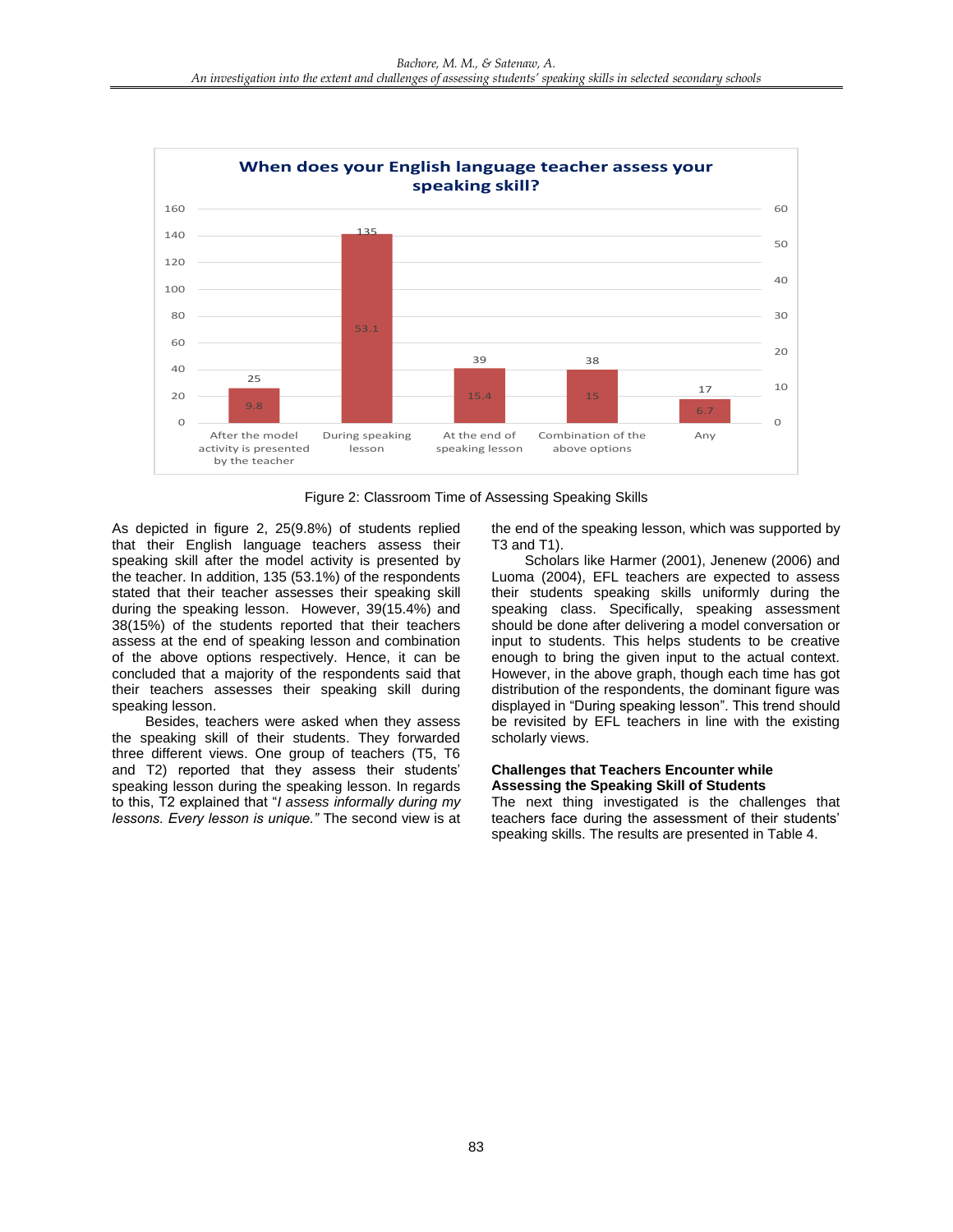| Table 1. Students' Responses regarding the Challenges that Teachers Encounter while assessing the Speaking |  |  |
|------------------------------------------------------------------------------------------------------------|--|--|
| Skill of Students                                                                                          |  |  |

|                |                                                                                                                                                                                                  | <b>Responses</b>        |               |     |               |                 |      |              |     |
|----------------|--------------------------------------------------------------------------------------------------------------------------------------------------------------------------------------------------|-------------------------|---------------|-----|---------------|-----------------|------|--------------|-----|
| <b>No</b>      | <b>Items</b>                                                                                                                                                                                     | <b>Yes</b><br><b>No</b> |               |     |               | <b>Not Sure</b> |      | <b>Total</b> |     |
|                |                                                                                                                                                                                                  | F                       | $\frac{0}{0}$ | F   | $\frac{0}{0}$ | F               | %    | F            | %   |
| $\mathbf{1}$ . | think<br>that assessing<br>the<br>Do you<br>speaking skills of students is time<br>consuming?                                                                                                    | 135                     | 53.1          | 98  | 38.6          | 21              | 8.3  | 254          | 100 |
| 2.             | Do you think that the availability of<br>adequate time affect the assessment<br>of speaking skill?                                                                                               | 128                     | 50.4          | 99  | 39.0          | 27              | 10.6 | 254          |     |
| 3.             | Do you think that your school has<br>sufficient<br>materials<br>(textbook,<br>reference books, English<br>lab class,<br>audio materials) that help to assess the<br>speaking skills of students? | 125                     | 49.2          | 99  | 39.0          | 30              | 11.8 | 254          | 100 |
| $\mathbf{4}$ . | Do you think that the number of<br>students affect the assessment of<br>students' the speaking skills?                                                                                           | 128                     | 50.4          | 103 | 40.6          | 23              | 9.1  | 254          | 100 |
| 5.             | Are you voluntary to have<br>your<br>speaking skill assessed<br>by<br>your<br>teacher?                                                                                                           | 184                     | 72.4          | 44  | 17.3          | 44              | 17.3 | 254          | 100 |
| 6.             | Teacher's way of assessing speaking<br>affects<br>the<br>skill<br>assessment<br>οf<br>speaking skill?                                                                                            | 137                     | 53.9          | 80  | 31.5          | 37              | 14.6 | 254          | 100 |

Table 1 summarizes students' responses on the challenges that teachers encounter while assessing the speaking skill of students. Accordingly, in item l, students were asked if they think that assessing the speaking skills of students is time consuming. In the table, 135 (53.1%) of students responded that assessing speaking skill of fellow students is time consuming. But, 98 (38.6%) of the students reported no, and 21 (8.3%) were unsure if assessing speaking skill is time consuming. Thus, the majority of students felt that assessing speaking skill of fellow students is time consuming. In item 2, majority of the respondents stated that availability of adequate time affect the assessment of students' speaking skill. Besides, the data obtained from interview and observation revealed that availability of adequate time is the main factor that affects the assessment of students' speaking skill.

Item 3 shows that majority of students and teachers replied lack of sufficient materials such as *text book, reference books, English lab class, audio materials* affect the assessment of speaking skill. During the researcher's observation, only one school which has ELIC Room even though it does not have sufficient materials that help to assess speaking. Due to this, none of the teachers from grade eleven used ELIC room. The rest schools also lack authentic materials which support the assessment of students speaking skill.

Regarding the influence of the number of students, 128 (50.4%) of the respondents replied that the number of students affect the assessment of students' the speaking skills. However, 103 (40.6%) of them reported no. The remaining responded, 23 (9.1%) were unsure. With this regard, all teachers agreed that the number of students affects the assessment of the students' speaking skill. For example, in interview, one teacher said, *"Yes, it is impossible to effectively assess more than 15-20 students in 40 minutes. More time is required for more students. If I spend multiple days assessing my students' speaking, they will fall behind schedule in other areas*."

As depicted in item 5, students were asked if they are voluntary to be assessed by your teacher. In response, 184 (70.4%) said yes, 44 (17.3%) said no, and 44 (17.3%) were unsure. Hence, majority of the students are volunteers to be assessed by their teacher. In connection to this, five teachers reported that their students are voluntary to be assessed. For instance, one teacher said, "*Yes, they are volunteer to participate in speaking activities, however, there are several affections, such as background language deficit, lack of adequate time, and required materials."* However, another teacher said students are not voluntary to be assessed. Thus, though majority of students and teachers stated that students are voluntary to be assessed, considerable number of students and teachers reacted against this view. Beside, during classroom observation the majority of the students have stage phobia to be assessed in front of their classmate due to this they keep silent in the classroom and unable to generate speech. This implies that even if students volunteer to speak, they lack the necessary knowledge to produce speech in front of their classmates, for the purpose of assessment.

Finally, students were asked if way of assessing speaking skill affect the assessment of speaking skill. In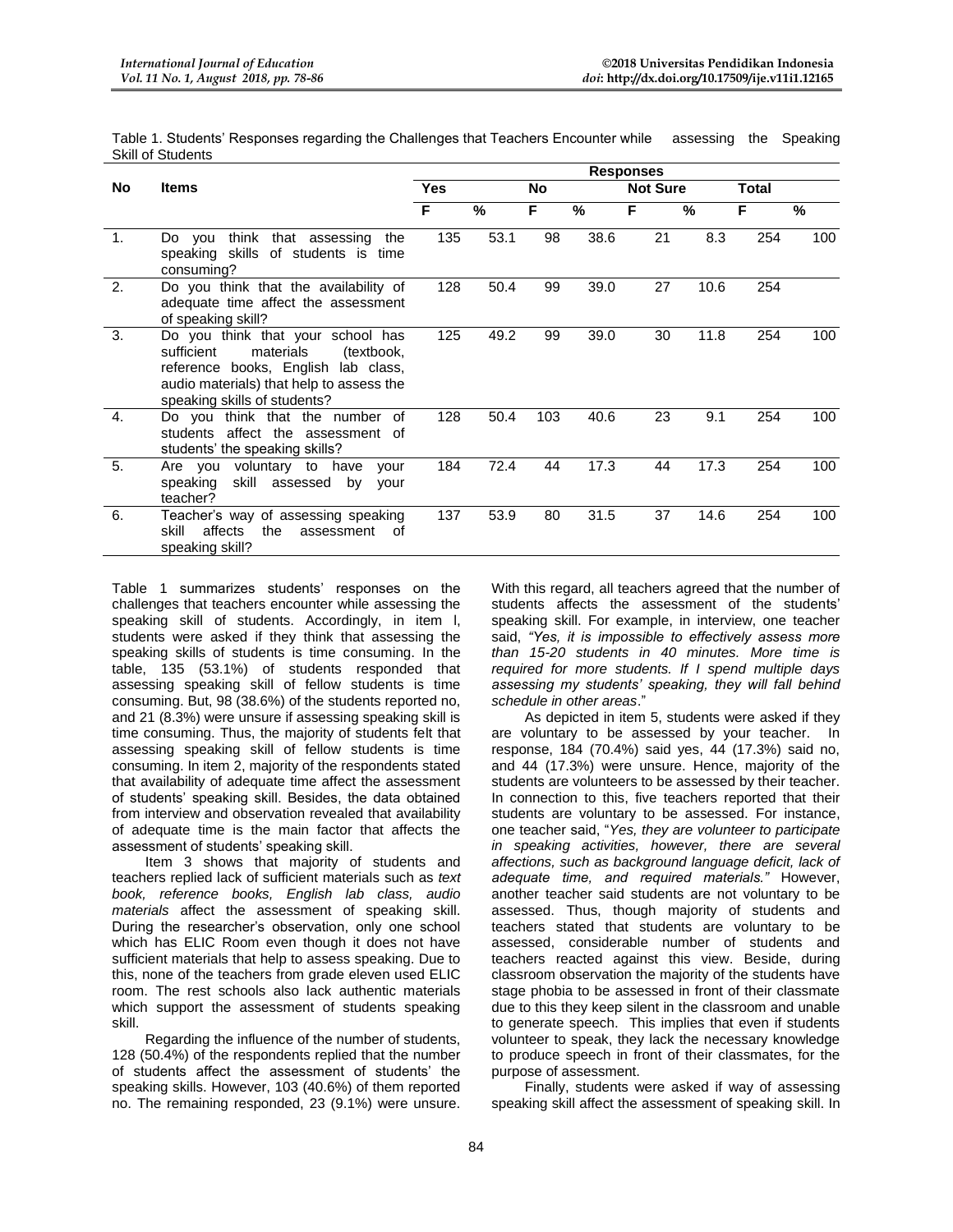response, 137 (53.9%) said 'yes', 80 (31.5%) said 'no', and 37 (14.6%) were 'unsure'. Thus, majority of students felt that their teacher's inappropriate way of assessing speaking skill affects the assessment of speaking skill. The researchers' observation revealed that teacher's inappropriate way of assessment affects students' speaking assessment. This implies that assessing students' speaking skill, by nature, requires professionalism from the teacher.

Regarding the challenges in assessing speaking skills, some authors forwarded points to be considered. For example, Nunan (2001), Shaaban (2001) and Thornbury (2005) mentioned challenges like material scarcity, shortage of time, teachers' competence and class size. The findings of the current study also agree with these challenges. In addition, the techniques EFL teachers use and students poor linguistic competence should also be considered according to the present study.

## **CONCLUSION**

The study revealed that the majority of students and all of the teachers believe that assessment of speaking skill is important for its teaching. Thus, this clear understanding of teachers and students about the importance of speaking skill can facilitate teachers' assessment of students speaking skill. However, the actual classroom observation confirms, oral assessment in the actual classroom situation is not applicable as needed.

The majority of students and teachers believe that the assessment of students' speaking skill helps the students to improve their speaking skill. Hence, it can be said that speaking assessment can serve as a powerful motivation tool for the students to improve their speaking skill. The belief and the practice in the actual classroom situation are paradox about speaking assessment because both respondents believe the importance of speaking assessment, but it was not observed during classroom observation session. They are far behind from the reality to create exposure to let the students practice in the real classroom situations. The study revealed that English language teachers assess the speaking skill of students at different times. Besides, it was noted that majority of students and teachers reported that teachers assess speaking skill during speaking lesson. Classroom observation divulges that speaking assessment doesn't get genuine consideration.

There are challenges that teachers encounter while assessing the speaking skill. The result of the study divulged that the majority of students felt that assessing speaking skill of fellow students is time consuming. Besides, the majority of the respondents stated that availability of adequate time affect the assessment of students' speaking skill. This was clearly observed during classroom observation since teachers were facing difficulties to manage the allotted class time. The study also shows that the school schedule is not adequate to assess the speaking skill.

In addition, the majority of students and teachers replied lack of sufficient material affects the assessment of speaking skill. In addition, majority of students believe that lack of sufficient material affect the assessment on speaking skill. The responses of students are supported by the interview data. That is, all interviewed teachers reported that the schools have no adequate material and lack of the materials affect the assessment of speaking skill. Even though, the problem exists, students and teachers are not wise enough to use the resources in their surroundings. The researcher observed that some materials are wasted without giving proper service as needed.

The finding of the study shows that the majority of teachers and students reported that the number of students affect the assessment of students' the speaking skills. Researcher classroom observation confirms the same truth. Furthermore, the majority of students felt that teacher's inappropriate way of assessing speaking skill affect the assessment of speaking skill. The nature of assessing speaking skill requires professionalism. Some situations need immediate and perfect answers, and assessing in such situations may drive some teachers to be in confusion, lacking a proper response. This situation was observed frequently during classroom observation.

Finally, based on the conclusions it is recommended that teachers should be more rigorously trained in the assessment of speaking skill so that they are comfortable and proficient in the assessment. Large class size is found out be a hindrance to speaking assessment. Therefore, it is advised that the problem of large class sizes should be addressed in schools.

## **REFERENCES**

- Bachman. (2010). *Language assessment in practice: Developing language assessments and justifying their use in the real world*. Oxford: OUP.
- Best, J. W., & Kahn, J. V. (2003).*Research in education* (10th ed.). Boston: Allyn and Bacon Publishers.
- Brown, H.D.. (2004). *Language assessment principles and classroom practices*. New York: Longman.
- Brown, S., & Knight, P. (1994). *Assessing learners in Higher Education*. London: Rutledge flamer.
- Bruton, A. (2009). The vocabulary knowledge scale: A critical analysis of language assessment. *Quarterly, 6*(4), 288-29. Cambridge: CUP
- Burns, A. (1999). *Collaborative action research for English language teachers*. Cambridge: Cambridge University Press.
- Cohen, D.A. (2001). Second language assessment. In Celce-Murcia, M. (eds.) Teaching English as a Second or foreign language  $(3<sup>rd</sup>$  ed.) (pp. 515-534).Boston: Heinle & Heinle/Thomson Learning.
- Crooks, T. (1988). The impact of classroom evaluation practices on students. *Review of Educational research, 58*(4), 438-481.
- Davison, C., & Leung, C. (2009). Current issues in English language teacher-based assessment. *TESOL Quarterly, 43*(3 ), 393-415.
- Fasil, D. (1992). Communicative Strategies Employed by Senior High School Students in Oral Production of English: MA Thesis. Addis Ababa University.